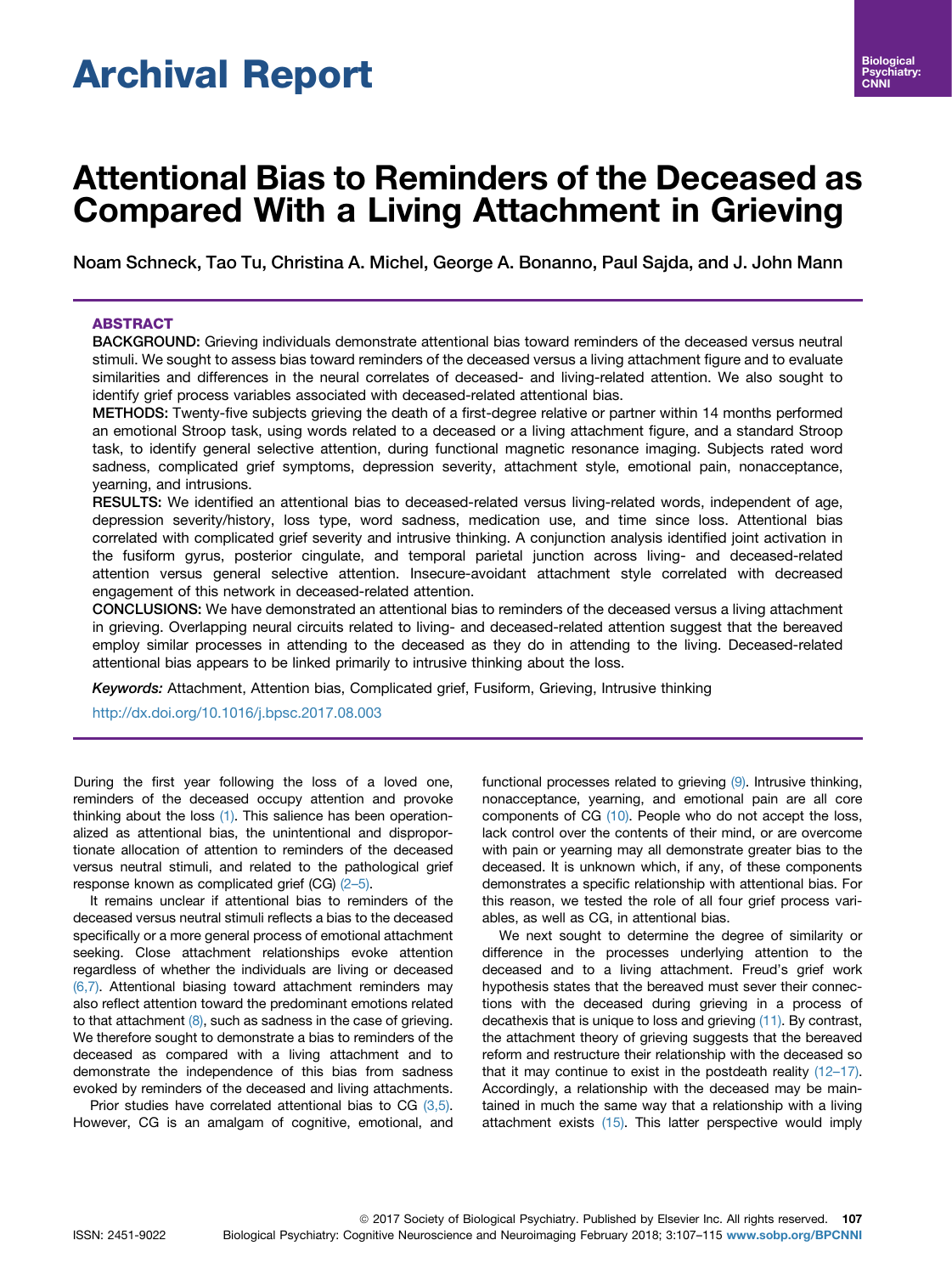greater similarity between attention to the deceased and attention to living attachments.

Prior functional magnetic resonance imaging (fMRI) studies have shown increased rostral anterior cingulate and orbital frontal cortex engagement in deceased versus neutral attention in bereaved versus nonbereaved subjects, as well as altered frontal-limbic connectivity related to intrusive thinking in grieving  $(2,4)$ . These findings suggest unique neural substrates for deceased-related attention. However, the comparison of neural activity across the deceased and neutral conditions may correspond to processing emotional attachments in general. It remains unclear if the bereaved would process living and deceased attachments in a similar or different way. Therefore, we used fMRI to evaluate common or separate neural circuitry underlying deceased-related versus living-related attention. The continuing bonds model, as compared with decathexis, has gained significantly greater research greater support (12–[17\).](#page-8-0) We therefore expected to find greater similarity rather than difference in neural correlates of living- and deceased-related attention.

We administered an emotional [\(8\)](#page-8-0) and cognitive [\(18\)](#page-8-0) Stroop task during fMRI to grieving subjects. The emotional conditions comprised deceased-related words and living-related words. The emotional Stroop task measures attentional bias to reminders of the deceased because it pits task instructions (i.e., respond as fast as possible) against the tendency to focus on reminders of the deceased or living attachment, which would slow reaction time (RT). It is therefore more likely to tap into control impairments characteristic of CG. The cognitive Stroop task allows for the comparison between neural activity associated with attachment-related attention in the deceased and living-related conditions and general selective attention.

# METHODS AND MATERIALS

#### **Subjects**

We recruited 25 people bereaved of a first-degree relative or partner within the past 3 to 14 months. Subjects were between 18 and 65 years of age, had normal color vision, and spoke English as a first language. Subjects were recruited as part of a broader study of suicide bereavement. Recruitment was done through social media websites and contacting people listed as relatives in obituaries. Nineteen of these 25 people were bereaved of a loss by suicide while the others were bereaved of a nonsuicide death. While time since loss ranged from 3 to 14 months, no subjects were interviewed or scanned during the 12th month. This was done to avoid anniversary reactions.

All subjects were medically healthy as determined by medical history, examination, and standard blood and urine tests. Exclusion criteria were manic episode within the past year, current substance use disorder (i.e., met criteria within past 6 months), current obsessive-compulsive disorder, lifetime schizophrenia or schizoaffective disorder assessed with the Structured Clinical Interview for DSM-IV Axis I Disorders [\(19\)](#page-8-0). Psychiatric medication use was required to be stable for 2 weeks prior to scanning. The New York State Psychiatric Institute Institutional Review Board approved this study and all subjects gave written informed consent.

## Procedure

Subjects underwent a prescan interview, an MRI scan, and then a postscan interview. Both interviews always occurred within 1 week of the scan. During the prescan interview subjects presented a living person with whom they had a similar relationship as they did with the deceased. Subjects provided 15 deceased and 15 living-related words. Word valence was rated as follows: 1 (very sad), 2 (sad), 3 (neutral), 4 (happy), and 5 (very happy). To produce a sadness rating, emotion ratings were recoded as follows:  $4$  or  $5 = 0$ ,  $3 = 1$ ,  $2 = 2$ , and  $1 = 3$ . During the postscan interview subjects completed all structured interviews and questionnaires.

#### **Measures**

CG severity was measured with the Inventory of Complicated Grief (ICG) (Cronbach's  $\alpha = .85$ ) [\(1,20\)](#page-7-0), which consists of 19 Likert-type items measuring frequency of complicated grief symptoms on a scale of 0 (never) to 4 (always). Yearning was measured by a single item asking subjects how much they yearn for their loss on a scale of 1 to 10, with 10 being the most [\(4,21\).](#page-8-0) Emotional pain and nonacceptance were measured through the emotional pain and nonacceptance factors of the Texas Revised Inventory of Grief (emotional pain:  $\alpha = .75$ ; nonacceptance:  $\alpha = .75$ ) [\(22\).](#page-8-0) Intrusive thinking was measured with the intrusion subscale of the Impact of Event Scale– Revised ( $\alpha$  = .74) [\(23\).](#page-8-0) The Impact of Event Scale–Revised is a 21-item scale measuring distress related to symptoms of posttraumatic stress in the past seven days on a scale of  $0 =$  Not at all to  $4 =$  Extremely. Depression severity was measured with the Center for Epidemiologic Studies Depression short scale ( $\alpha$  = .83) [\(24\)](#page-8-0) and the Beck Depression Inventory ( $\alpha = .83$ ) [\(25\).](#page-8-0) Avoidant attachment style was measured with the avoidant-attachment subscale of the Adult Attach-ment Scale [\(26\),](#page-8-0) on which higher scores (0-7) indicate more avoidant attachment. This scale was introduced after the start of the study and only completed by 17 subjects. The total count of major depressive episodes was determined as part of the Structured Clinical Interview for DSM-IV Axis I Disorders interview. Psychiatric medication use was coded as a binary variable indicating the presence or absence of current medication use.

#### Stroop Task

During the scan, subjects completed four runs of a cognitive and emotional Stroop task. Each run consisted of four blocks of words: deceased, living, congruent, and incongruent. The design for the Stroop task is presented in [Figure 1.](#page-2-0) In all blocks, subjects were presented with words and instructed to identify the color of the word font as fast as possible using a right hand–held button box. Training was conducted until subjects reached 100% accuracy and speed of color-button pressing dropped to under 1 second for 10 consecutive practice trials. All 15 words were presented for 1.5 seconds and followed by a randomly jittered fixation cross averaging 2 seconds. A 10-second fixation cross was presented in between each block. Word presentation and color pairings were randomized within a block and block order was permuted across runs.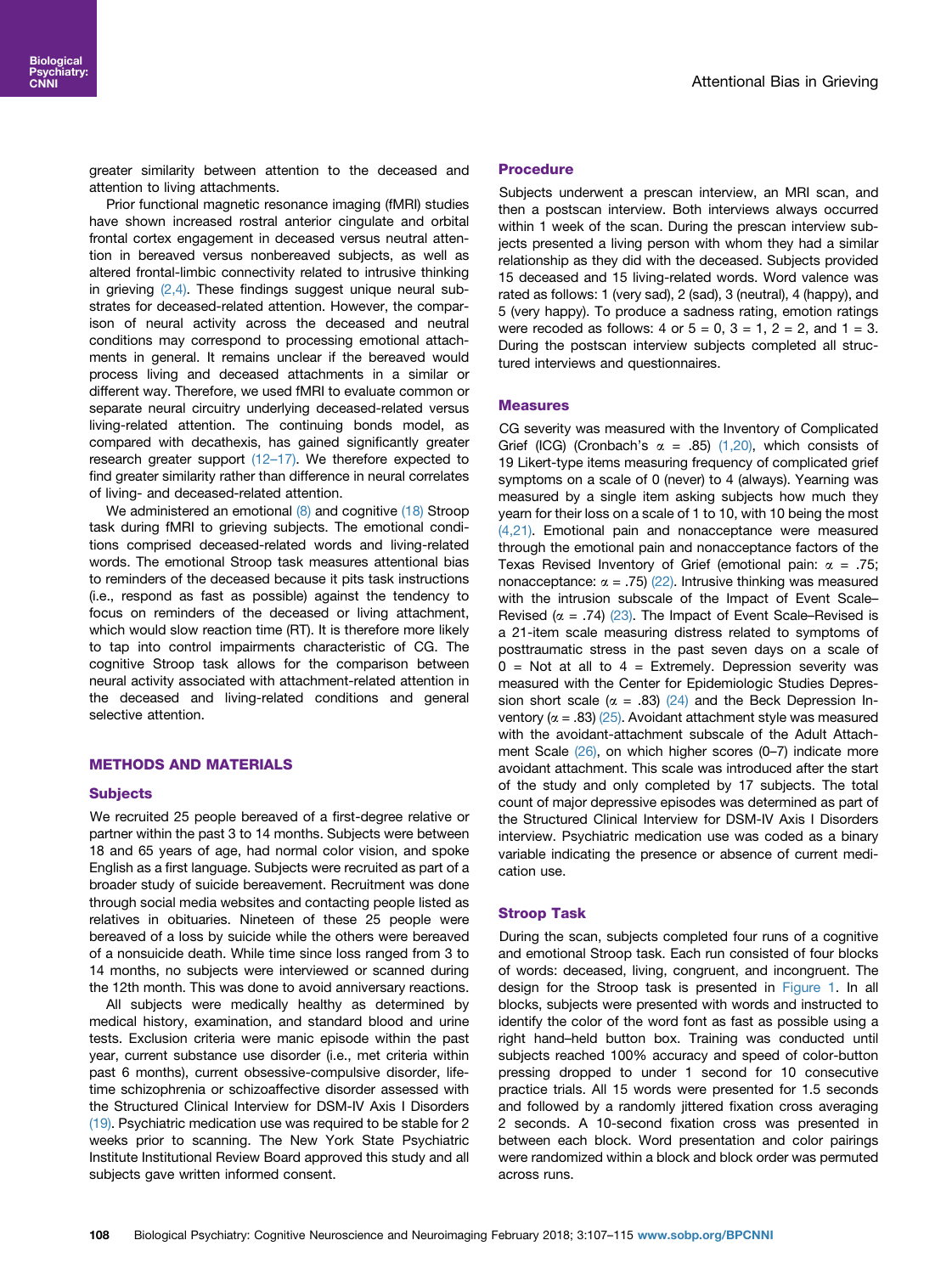<span id="page-2-0"></span>



Figure 1. Design of the emotional and cognitive Stroop task. Stimuli were presented using a mixed block-event design presenting words of each condition in a unified block with intertrial jitter allowing for trial-level analyses. Deceased- and living-related trials presented reminders of the deceased and a living attachment figure provided a week before the scan by the subject. Color-congruent and color-incongruent trials comprised standard Stroop conditions.

# Imaging

Blood oxygen level–dependent (BOLD) images were acquired on a GE 3T scanner (Discovery MR750; GE Healthcare, Milwaukee, WI) parallel to the anterior commissure-posterior commissure line with a T2\*-weighted echo-planar imaging sequence of 45 contiguous slices (repetition time = 2000 ms, echo time = 25 ms, flip angle = 77°, field of view = 192 mm  $\times$  192 mm) of 3-mm thickness and 3  $\times$  3 in-plane resolution. Structural images were acquired with a T1-weighted spoiled gradient sequence recording 256 slices at a slice thickness of 1 mm and in-plane resolution of 1 mm  $\times$  1 mm.

# **Preprocessing**

Preprocessing included slice time correction, motion correction, 120-second high-pass filter, bias field correction, skull stripping, and smoothing with a Gaussian kernel of 6 mm full width at half maximum. Functional images were registered to structural images with seven degrees of freedom and then structural images were warped to the standard Montreal Neurological Institute space using a  $12^{\circ}$  affine registration implemented in FLIRT [\(27\).](#page-8-0) Seven degrees of freedom for the initial warp provided better registration than six degrees. Originally a nonlinear warp was also applied in FNIRT [\(28\)](#page-8-0). However, visual inspection revealed that this registration failed for one subject and thus the linear registration was used.

# Attentional Bias

RT data were analyzed using SPSS version 22 (IBM Corp., Armonk, NY). RTs were log transformed to reduce the effects of outliers. Linear mixed models included a subject-specific random intercept and run number (1–4) and trial number (1–15) as fixed covariates. Error trials were excluded.

To identify an attentional bias to deceased relative to livingrelated words we entered condition type (i.e., deceased related, living related) as a fixed effect predicting RT. This analysis was repeated while covarying for word-evoked sadness, age, current depression symptom severity (Beck Depression Inventory and Center for Epidemiological Studies– Depression short scale), psychiatric medication use, and the number of prior major depressive episodes.

# Attentional Bias and Grief Processing

We sought to evaluate the respective relationships between attentional bias and grief process variables of emotional pain (Texas Revised Inventory of Grief), nonacceptance (Texas Revised Inventory of Grief), yearning (1–10 rating), and intrusive thinking (Impact of Event Scale–Revised), as well as general CG severity. For each variable a separate mixed effects model was calculated to test the interaction of condition type (deceased, living) and the grief process variable on RT. Significance threshold was set to  $p < .01$  to Bonferroni correct for five analyses.

# Neural Circuitry of Attentional Bias

BOLD signal was analyzed using FSL [\(29\).](#page-8-0) We were primarily interested in determining whether separate or similar neural systems exist for deceased- and living-related attention. To do this we first sought to identify neural signal corresponding to deceased- and living-related attention independently. Simply identifying activity associated with deceased- and livingrelated trials might yield clusters involved in reading the words, but not necessarily attending to them. We therefore modeled the length of the presentation of each word at each trial (i.e., 1.5 seconds) to account for activation relating to reading and interpreting Stroop task words. A trial-level parametric regressor was then used to model RT. The first-level fMRI analysis identified the correlation between each voxel's BOLD activity and attention to the deceased or living figure as measured by the trial-level RT regressor. Subject-level fixedeffects analyses identified parameter estimates for the relationship between voxelwise BOLD activity and RT for each person condition (i.e., deceased related [BOLD  $\times$  RT] or living related [BOLD  $\times$  RT] across runs).

We next sought to determine the degree of similarity in neural processing of deceased- and living-related attention. A lack of difference between two conditions or simply calculating the summed average of two conditions does not indicate significant overlap in neural activity underlying both conditions [\(30\)](#page-8-0). Significance of activation across two conditions can be determined with a conjunction analysis [\(30\)](#page-8-0), which identifies voxels associated with condition A and condition B as compared with the variability of condition A and condition B. We therefore assessed the conjunction of voxels whose BOLD activity correlated with RT across both living- and deceased-related trials.

However, there are two confounds inherent to the approach described above. First, both equations for deceased- and living-related attention identify activity based on RT. Without comparison with another RT-based contrast we would simply identify neural activity associated with pushing buttons.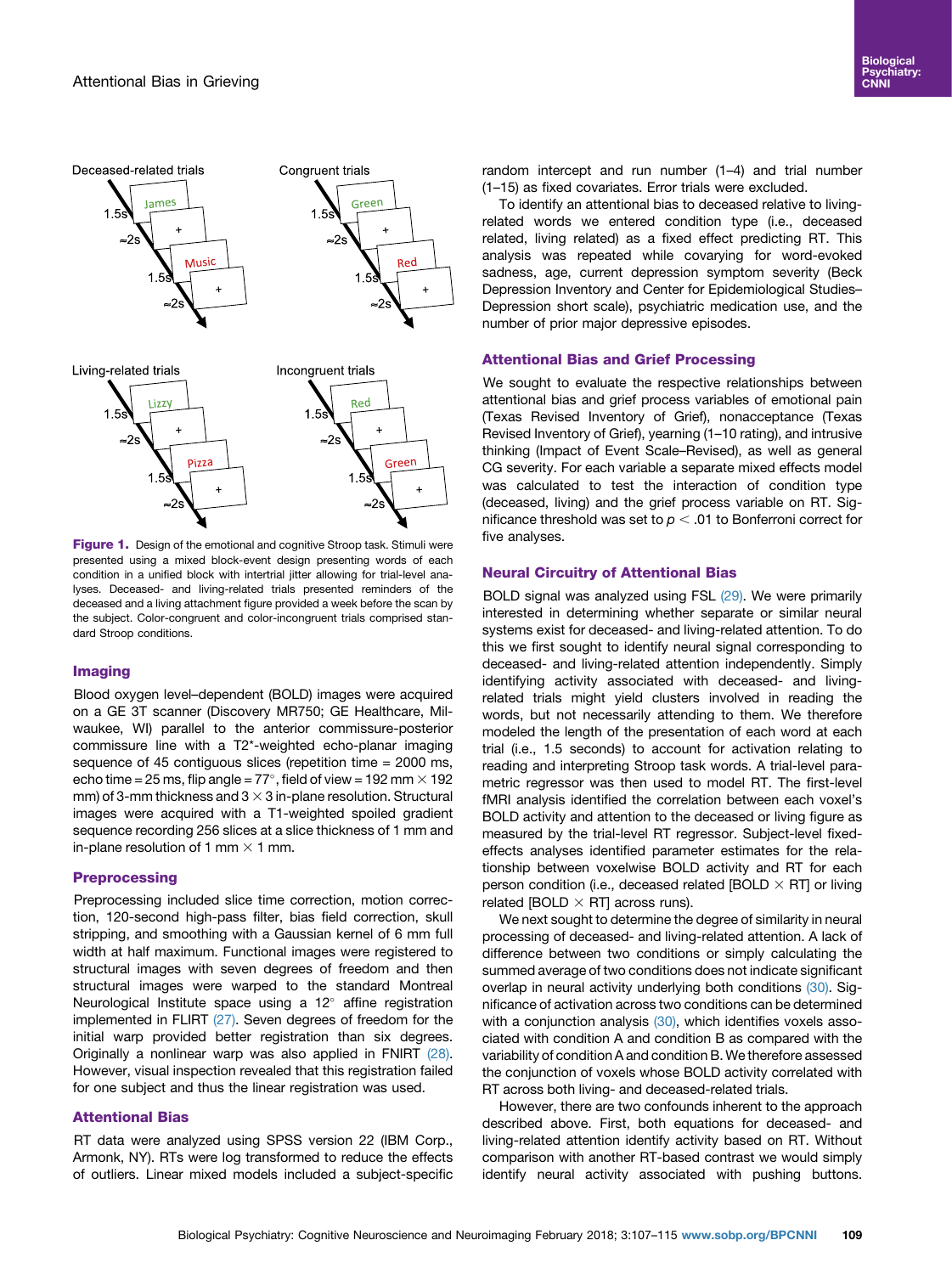Second, both of these contrasts identify activity associated with either deceased- or living-related attention. However, it is likely that such attentional activity also incorporates general selective attention that is not specific to attachment processing.

To account for button pressing we controlled for BOLD correlation with RT to deceased-related (deceased related [BOLD  $\times$  RT]  $>$  congruent [BOLD  $\times$  RT]) and living-related (living related [BOLD  $\times$  RT]  $>$  congruent [BOLD  $\times$  RT]) trials. To account for general selective attention, we identified clusters, which were significantly more active during incongruent color-word trials as compared with congruent color-word trials. Notably, all words across both incongruent and congruent trials had the same meaning. For this reason, we did not need to incorporate RT into the contrast identifying general selective attention and therefore identified voxel clusters involved in general selective attention as follows: incongruent BOLD > congruent BOLD. As a result, the total contrast identifying deceased- and living-related attention while accounting for voxels associated with general attentional interference and for button pressing activity was the following: for deceased, (deceased related [BOLD  $\times$  RT]  $>$  congruent [BOLD  $\times$  RT])  $>$ (incongruent BOLD  $>$  congruent BOLD); and for living, (livingrelated  $[BOLD \times RT] >$  congruent  $[BOLD \times RT]$ ) > (incongruent BOLD > congruent BOLD). Nuisance regressors modeled out error trials and standard six degrees of freedom motion regressors.

Separate two-sided mixed effects analyses were implemented in FSL's FLAME [\(29\)](#page-8-0) to identify voxel clusters significantly associated with RT for deceased- and living-related trials (voxel  $p < .001$ , cluster  $p < .05$ ). To compare activity between deceased- and living-related attention the contrasts described above were compared with a within-subjects  $t$  test implemented in FSL (voxel  $p < .001$ , cluster  $p < .05$ , corrected). To identify common activity in these networks we employed a conjunction analysis (voxel  $p < .001$ , cluster  $p <$ .05, corrected) [\(30\)](#page-8-0). Regional localizations were identified using the Harvard-Oxford Cortical and Subcortical atlases [\(31\)](#page-8-0) applied to the Montreal Neurological Institute 152 standard brain template, Brodmann areas (BAs) were identified using the Talairach Atlas [\(32\).](#page-8-0)

# RESULTS

Table 1 describes the demographic and clinical characteristics of the sample. On average the sample contained a considerable degree of grief intensity, with a wide range across levels of severity (average ICG score = 27.04, range = 1–50). Post hoc analyses confirmed that deceased- and living-related lists did not have significant differences in word length, part of speech, or language frequency (Supplement, Supplemental Table S1).

# Attentional Bias

Errors were more common in deceased-related versus livingrelated ( $\chi^2_{1}$  = 6.52,  $p$  = .01) and incongruent versus congruent ( $\chi^2$ <sub>1</sub> = 23.01,  $\rho$  < .01) trials. An attentional bias was evidenced by slower RT to deceased-related versus livingrelated words (B = 0.012,  $t_{2831}$  = 2.73,  $p < .006$ , 95% confidence interval [CI], 0.003 to 0.213, Cohen's  $d = 0.85$ ) and to

#### Table 1. Sample Description

| Demographic and Clinical Variables |                             |  |  |  |  |
|------------------------------------|-----------------------------|--|--|--|--|
| Age, Years                         | $45 \pm 13(19 - 64)$        |  |  |  |  |
| Months Since Loss                  | $7.96 \pm 4.04$ (3-14)      |  |  |  |  |
| <b>ICG</b>                         | $27.04 \pm 12.99$ (1-50)    |  |  |  |  |
| CES-D                              | $1.64 \pm 0.45$ (1-2.64)    |  |  |  |  |
| <b>BDI</b>                         | $8.45 \pm 9.56$ (0-31)      |  |  |  |  |
| Education, Years                   | $16.28 \pm 1.96$ (12-20)    |  |  |  |  |
| <b>Emotional Pain</b>              | $3.36 \pm 0.81$ (1.6-4.6)   |  |  |  |  |
| <b>Intrusive Thoughts</b>          | $2.41 \pm 0.72$ (1.25-3.88) |  |  |  |  |
| Nonacceptance                      | $2.86 \pm 1.02$ (1-4.33)    |  |  |  |  |
| Yearning                           | $7.6 \pm 2.53$ (2-10)       |  |  |  |  |
| Household Income                   |                             |  |  |  |  |
| $>$ \$70,000                       | 15 (60)                     |  |  |  |  |
| \$60,000-\$69,000                  | 5(20)                       |  |  |  |  |
| \$50,000-\$59,000                  | 1(4)                        |  |  |  |  |
| \$30,000-\$39,000                  | 4(16)                       |  |  |  |  |
| <b>Prior Depressive Episodes</b>   |                             |  |  |  |  |
| 0                                  | 11 (44)                     |  |  |  |  |
| 1                                  | 7(28)                       |  |  |  |  |
| $\overline{2}$                     | 4 (16)                      |  |  |  |  |
| 3                                  | 2(8)                        |  |  |  |  |
| 5                                  | 1(4)                        |  |  |  |  |
| Married                            | 11 (44)                     |  |  |  |  |
| Male                               | 2(8)                        |  |  |  |  |
| <b>Psychiatric Medication Use</b>  | 10 (40)                     |  |  |  |  |

Values are mean  $\pm$  SD (range) or n (%). Household income was coded with five interval levels of  $\geq$ \$70,000, \$60,000–\$69,000, \$50,000–\$59,000, \$40,000–\$49,000, and \$30,000–\$39,000. Psychiatric medication use was coded as a binary variable corresponding to whether a subject was currently using a psychiatric medication.

BDI, Beck Depression Inventory; CES-D, Center for Epidemiological Studies–Depression; ICG, Inventory of Complicated Grief.

incongruent versus congruent words ( $B = 0.19$ ,  $t_{2754} = 19.43$ ,  $p$  $<$  .001, 95% CI, 0.177 to 0.1216, Cohen's  $d = 6.47$ ) ([Table 2\)](#page-4-0). The bias to deceased-related words persisted after controlling for the effect of time since loss, CG severity, age, Center for Epidemiological Studies–Depression short scale/Beck Depression Inventory score, number of prior major depressive episodes, suicide loss, and medication use on RT ([Table 2\)](#page-4-0). Supplemental Table S2 presents raw response data from the Stroop task.

# Bias to Deceased Versus Sadness

A total of 42% of deceased-related and 16% of living-related trials used words with a sadness rating of sad or very sad. Estimated marginal means of sadness were the following: deceased related, 1.24  $\pm$  0.08; living related, 0.59  $\pm$  0.08. Deceased-related words were rated as sadder than livingrelated words ( $t_{1748}$  = 16.67,  $p < .001$ ). Without modeling condition type (i.e., deceased and living-related trials), we observed a relationship between RT and trial-level sadness rating (B = 0.005,  $t_{2841}$  = 2.42,  $p$  = .01, 95% CI, 0.0009 to 0.009). When modeling condition type and sadness rating, condition remained a significant predictor of RT ( $B = 0.009$ ,  $t_{2831}$  = 2.08,  $p = .03$ , 95% CI, 0.0005 to 0.0188) while sadness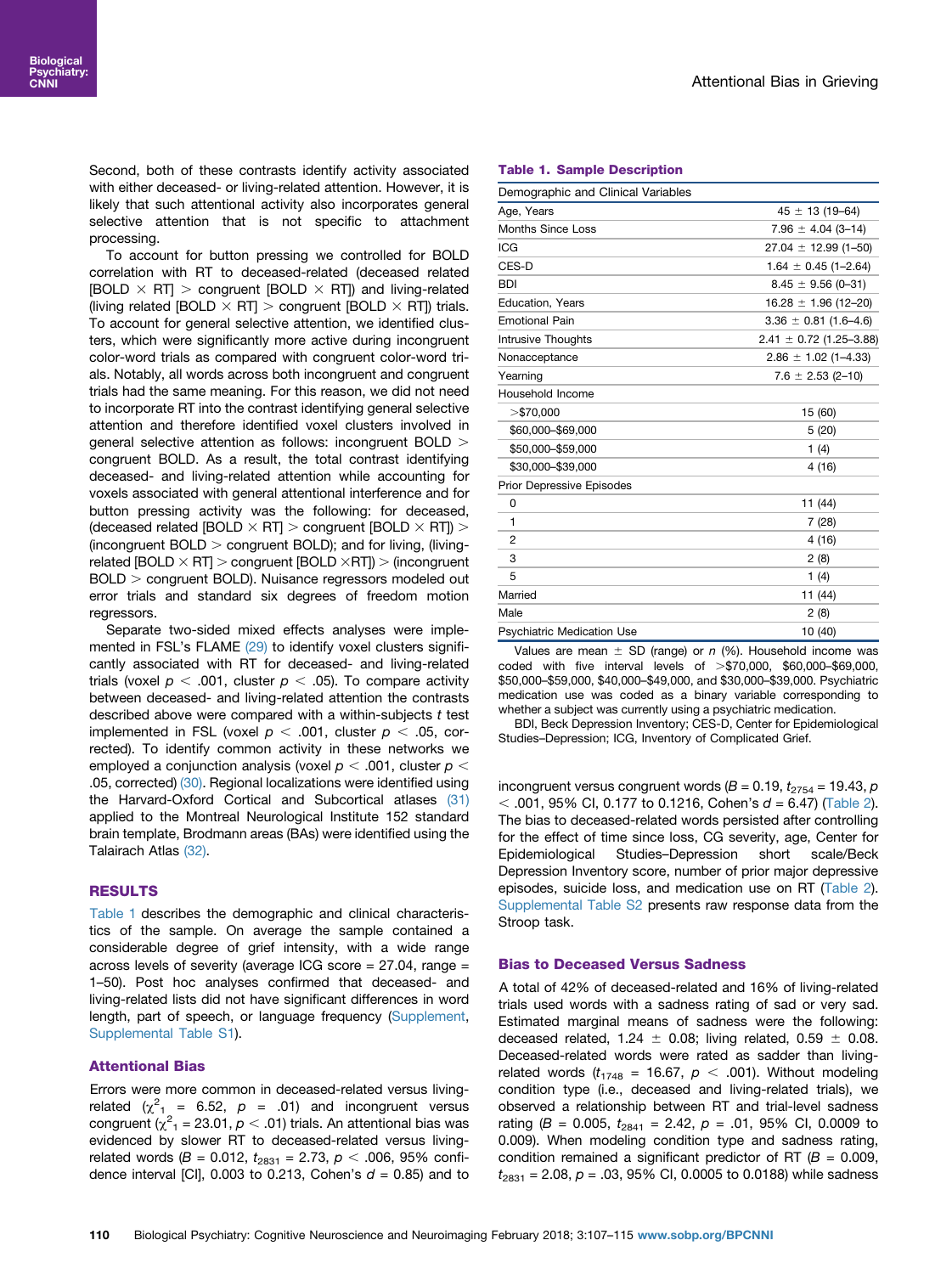|                             | В        | SE    | df   | t        | р      | 95% CI               | Estimate | SE      |
|-----------------------------|----------|-------|------|----------|--------|----------------------|----------|---------|
| Condition                   |          |       |      |          |        |                      |          |         |
| Deceased vs. living         | 0.012    | 0.004 | 2831 | 2.73     | .006   | 0.003 to 0.213       |          |         |
| Incongruent vs. congruent   | 0.197    | 0.010 | 2754 | 19.43    | < .001 | 0.177 to 0.121       |          |         |
| Model Including Covariates  |          |       |      |          |        |                      |          |         |
| Deceased vs. living         | 0.013    | 0.004 | 2477 | 2.81     | .005   | 0.004 to 0.022       |          |         |
| Age                         | 0.001    | 0.001 | 13   | 0.993    | .339   | $-0.001$ to $0.003$  |          |         |
| Time since loss             | 0.006    | 0.006 | 13   | 1.008    | .332   | $-0.007$ to 0.021    |          |         |
| Suicide loss                | 0.059    | 0.044 | 13   | 1.330    | .206   | $-0.037$ to 0.155    |          |         |
| ICG score                   | $-0.001$ | 0.002 | 13   | $-0.363$ | .722   | $-0.006$ to $0.004$  |          |         |
| Medication use <sup>a</sup> | 0.055    | 0.035 | 13   | 1.544    | .147   | $-0.022$ to 0.133    |          |         |
| CES-D score                 | 0.048    | 0.067 | 13   | 0.708    | .491   | $-0.098$ to 0.194    |          |         |
| <b>BDI</b> score            | $-0.006$ | 0.002 | 13   | $-2.999$ | .010   | $-0.011$ to $-0.001$ |          |         |
| Previous MDEs               | 0.007    | 0.014 | 13   | 0.487    | .634   | $-0.024$ to $0.038$  |          |         |
| <b>Covariate Effects</b>    |          |       |      |          |        |                      |          |         |
| Residual                    |          |       |      |          |        |                      | 0.014    | 0.004   |
| Subject                     |          |       |      |          |        |                      | 0.003    | 0.001   |
| Run no.                     |          |       |      |          |        |                      | 0.012    | 0.001   |
| Trial no.                   |          |       |      |          |        |                      | < 0.001  | < 0.001 |
|                             |          |       |      |          |        |                      |          |         |

#### <span id="page-4-0"></span>Table 2. Mixed Effect Models Identifying Attentional Bias

Initial models tested the effect of deceased vs. living condition and incongruent vs. congruent condition on log-transformed reaction time. An additional model assessed the effect of deceased vs. living condition on log-transformed reaction time while accounting for covariates. All models included random effects for subject and fixed effects for run, and trial number.

BDI, Beck Depression Inventory; CES-D, Center for Epidemiological Studies Depression; CI, confidence interval; ICG, Inventory of Complicated Grief: MDE, major depressive episode.

<sup>a</sup>Binary score coding psychiatric medication use.

rating did not ( $B = 0.003$ ,  $t_{2841} = 1.66$ ,  $p = .09$ , 95% CI, -0.0006 to 0.008).

# Grief Process Variables

Emotional pain, nonacceptance, yearning, intrusion, and ICG scores were all correlated with each other (Supplemental Table S3). Despite this correlation structure, only intrusive thinking and ICG scores displayed an interaction effect with condition (living, deceased) on RT after correcting for multiple comparisons [\(Figure 2,](#page-5-0) [Table 3](#page-6-0)). Subjects with more intrusive thinking and higher CG severity displayed significantly greater attentional bias to deceased-related versus living-related words ([Figure 2\)](#page-5-0). Intrusive thinking was positively correlated with RT to deceased-related trials and less so to living-related trials ([Table 3](#page-6-0)). Emotional pain, nonacceptance, and yearning did not significantly interact with condition (living, deceased) as predictors of RT ([Table 3](#page-6-0)). No grief process variables exhibited a main effect on RT across conditions. Intrusive thinking did not moderate the relationship between incongruent versus congruent condition type and RT ( $B = 0.001$ ,  $t_{2755} = 0.31$ ,  $p =$ .76, 95% CI,  $-0.01$  to 0.01), demonstrating the specificity of this finding to deceased-related attention.

# Neural Circuitry of Deceased- and Living-Related Attention

Activity in the lateral occipital cortex, fusiform gyrus, and temporal parietal junction correlated with RT to reminders of the deceased. Activity in similar clusters as well as a range of limbic and frontal regions correlated with RT to reminders of the living (Supplemental Figure S1, Supplemental Tables S4 and S5). However, direct comparison of neural correlates of deceased-related versus living-related RT revealed no significant differences. This lack of difference persisted when using a more lenient threshold as well (voxel  $p < .05$ , cluster  $p < .1$ ).

A conjunction analysis identified common regions of activation across deceased- and living-related conditions. This analysis identified activity in lateral occipital lobe, right temporal parietal junction, occipital and temporal fusiform gyrii, and posterior cingulate associated with both deceased- and livingrelated attention (see [Figure 3A](#page-6-0), [Table 4](#page-7-0), for full list of regions). All of the above analyses controlled for button pressing (BOLD  $\times$  congruent RT) as well as general selective attention (incongruent  $BOLD >$  congruent  $BOLD$ ) as described above.

To determine the potential role of these regions in attachment processing we tested the correlation between insecureavoidant attachment style and average activity in the conjoint network of regions associated with living- and deceasedrelated attention during deceased-related trials. Subjects with a more secure rather than avoidant attachment style displayed significantly greater activation of the deceased- and living-related neural circuitry during deceased-related trials  $(r = -.51, p = .03;$  [Figure 3B\)](#page-6-0).

We tested the correlation between time since loss and engagement of the conjoint deceased- and living-related attention network during deceased-related trials. According to the decathexis theory, engagement of the conjoint network should decrease over time as living- and deceased-related processing become less similar. According to the continuing bonds model, engagement of the conjoint network should maintain over time as the deceased continues to be processed in a similar way to a living attachment. Our findings were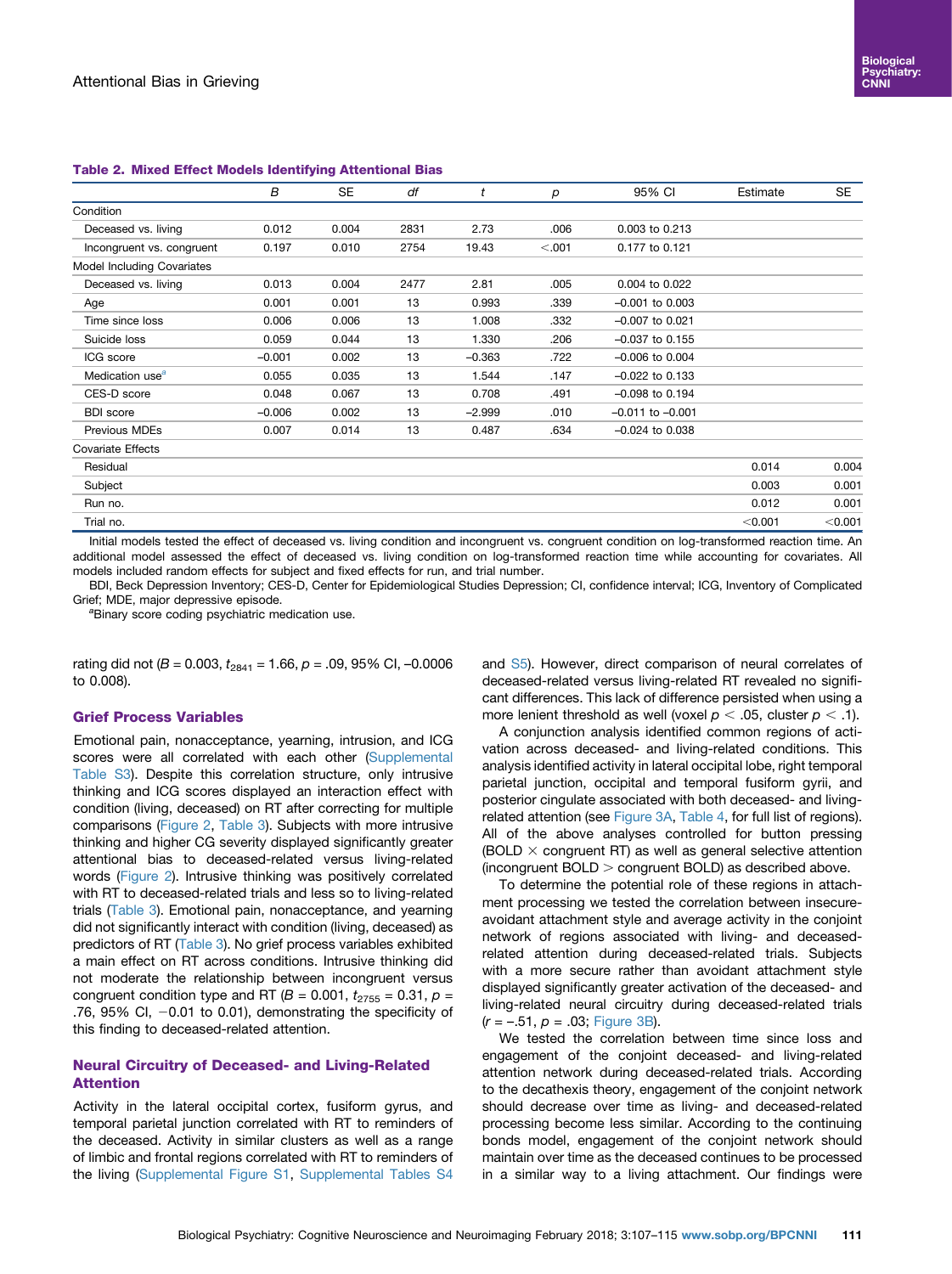<span id="page-5-0"></span>

Figure 2. Intrusive thinking interacts with condition type in predicting reaction time (RT). Simple slopes display the relationship between deceased- and living-related condition and average log-transformed RT (log-RT) across high and low levels of grief process variables as well as complicated grief severity. For the sake of presentation high and low intrusive thinking, emotional pain, nonacceptance, yearning, and complicated grief are presented as above and below the respective medians of intrusions (= 2.25), emotional pain (= 3.6), nonacceptance (= 3.33), yearning (= 8), and complicated grief (= 26; Inventory of Complicated Grief). The difference between RT to deceased- and living-related conditions was greater for those subjects with high intrusive thinking as compared with low intrusive thinking. No such effect was observed for other process variables.

consistent with the latter theory, showing no correlation between conjoint activity during deceased-related trials and time since loss  $(r = -.14, p = .49)$ .

# General Selective Attention

A number of clusters in frontal regions showed greater activity during incongruent versus congruent trials: left inferior frontal gyrus (BA 9), middle frontal gyrus (BA 6), bilateral superior frontal gyrus (BA 6), and frontal pole (BA 10; Supplemental Figure S2, Supplemental Table S6). There were no regions that displayed greater activity for congruent versus incongruent blocks.

# **DISCUSSION**

Grieving individuals displayed an attentional bias to reminders of a deceased as compared with living attachment independently of sadness evoked by deceased-related words, depressive symptoms and history, medication use, age, and time since loss. Attentional bias was associated with intrusive thinking and general CG severity, but not emotional pain, nonacceptance, and yearning. fMRI findings suggested more similarity rather than difference in the brain regions involved in deceased- and living-related attention as compared with general selective attention.

Prior studies have related impaired grieving (i.e., CG) to biased deceased versus neutral attention  $(3,5)$ . To date, it had remained unclear if CG involved general impairment in control over emotional attachment-related attention or a specific deceased-related attentional bias. We now show that a specific bias to the deceased versus a living attachment exists independently of sadness evoked by reminders of the loss. While general emotion regulation remains a relevant and important part of the grief process, our findings present deceased-related attention specifically as a unique and significant element of the grief process as well.

The bias to reminders of the deceased versus a living attachment does not appear to be driven by emotional components of grieving such as pain, word sadness, or yearning. Intrusive thinking describes a lack of control over salient thoughts, but does not explain what causes deceased-related thoughts to be salient. Once accounting for sadness, pain, and yearning, the major difference between reminders of the deceased and a living attachment is the memory of the death itself. The memory of the death may drive attention toward the deceased as compared with a living attachment. Along these lines, recent effective treatments for CG have emphasized the importance of reviewing the death event in detail, potentially habituating attentional biases to the death [\(33,34\).](#page-8-0) One of the tasks of grieving may therefore be reducing the degree that attention is biased to memories of the death.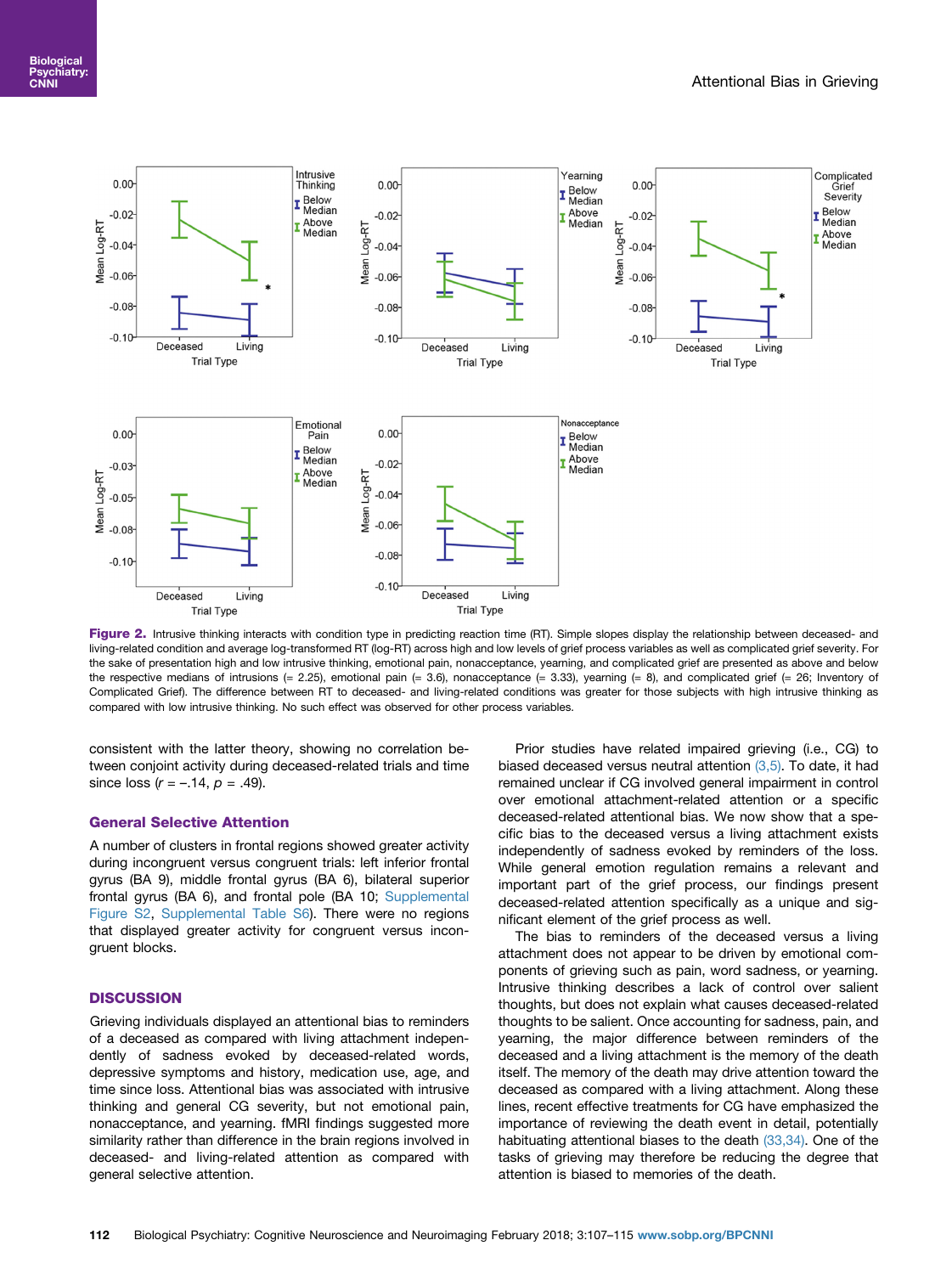| Intrusion<br>.006 <sup>b</sup><br>Interaction <sup>a</sup><br>0.006<br>0.017<br>2830<br>2.71<br>0.004 to 0.029<br>Main effect <sup>c</sup><br>0.037<br>23<br>0.022<br>1.68<br>.105<br>$-0.008$ to $0.082$<br>Deceased trial $RT^d$<br>0.053<br>0.023<br>23<br>2.33<br>.02<br>0.006 to 0.101<br>.26<br>Living trial RT <sup>e</sup><br>0.037<br>0.022<br>23<br>1.67<br>.10<br>$-0.008$ to $0.084$<br>.15<br>Pain<br>.16 <sup>b</sup><br>Interaction <sup>a</sup><br>0.007<br>1.37<br>0.005<br>2830<br>$-0.003$ to $0.018$<br>23<br>Main effect <sup>c</sup><br>0.012<br>0.215<br>0.56<br>.57<br>$-0.322$ to $0.056$<br>Deceased trial $RT^d$<br>0.019<br>23<br>$-0.027$ to $0.066$<br>0.022<br>0.86<br>.39<br>.05<br>Living trial RT <sup>e</sup><br>23<br>.56<br>$-0.031$ to $0.056$<br>0.012<br>0.021<br>0.58<br>.03<br>Yearning<br>.31 <sup>b</sup><br>0.001<br>Interaction <sup>a</sup><br>0.001<br>2830<br>1.00<br>$-0.001$ to $0.005$<br>Main effect <sup>c</sup><br>23<br>$-0.012$ to $0.016$<br>0.001<br>0.006<br>0.28<br>.77<br>Deceased trial $RTd$<br>0.003<br>0.007<br>23<br>0.51<br>.62<br>$-0.011$ to 0.018<br>.05<br>Living trial RT <sup>e</sup><br>0.002<br>0.006<br>23<br>0.30<br>.76<br>$-0.012$ to $0.016$<br>.03<br>Nonacceptance<br>.07 <sup>b</sup><br>0.007<br>Interaction <sup>a</sup><br>0.004<br>2830<br>1.79<br>$-0.001$ to $0.016$<br>Main effect <sup>c</sup><br>0.008<br>0.169<br>23<br>0.47<br>.64<br>$-0.027$ to $0.043$<br>Deceased trial RT <sup>d</sup><br>0.015<br>0.017<br>23<br>0.87<br>.39<br>$-0.021$ to $0.052$<br>.11<br>Living trial RT <sup>e</sup><br>0.008<br>0.016<br>23<br>.62<br>$-0.026$ to $0.043$<br>0.49<br>.05<br>ICG Score<br>.003 <sup>b</sup><br>Interaction <sup>a</sup><br>0.001<br>0.003<br>0.003 to 0.001<br>2830<br>2.97<br>Main effect <sup>c</sup><br>0.014<br>0.001<br>1.09<br>.28<br>$-0.001$ to $0.004$<br>23<br>Deceased trial RT <sup>d</sup><br>23<br>0.002<br>0.013<br>1.85<br>.08<br>$-0.003$ to $0.005$<br>.18 |                              | B     | <b>SE</b> | df | t    | р   | 95% CI              | Partial $r^2$ |
|-----------------------------------------------------------------------------------------------------------------------------------------------------------------------------------------------------------------------------------------------------------------------------------------------------------------------------------------------------------------------------------------------------------------------------------------------------------------------------------------------------------------------------------------------------------------------------------------------------------------------------------------------------------------------------------------------------------------------------------------------------------------------------------------------------------------------------------------------------------------------------------------------------------------------------------------------------------------------------------------------------------------------------------------------------------------------------------------------------------------------------------------------------------------------------------------------------------------------------------------------------------------------------------------------------------------------------------------------------------------------------------------------------------------------------------------------------------------------------------------------------------------------------------------------------------------------------------------------------------------------------------------------------------------------------------------------------------------------------------------------------------------------------------------------------------------------------------------------------------------------------------------------------------------------------------------------------------------------------------------|------------------------------|-------|-----------|----|------|-----|---------------------|---------------|
|                                                                                                                                                                                                                                                                                                                                                                                                                                                                                                                                                                                                                                                                                                                                                                                                                                                                                                                                                                                                                                                                                                                                                                                                                                                                                                                                                                                                                                                                                                                                                                                                                                                                                                                                                                                                                                                                                                                                                                                         |                              |       |           |    |      |     |                     |               |
|                                                                                                                                                                                                                                                                                                                                                                                                                                                                                                                                                                                                                                                                                                                                                                                                                                                                                                                                                                                                                                                                                                                                                                                                                                                                                                                                                                                                                                                                                                                                                                                                                                                                                                                                                                                                                                                                                                                                                                                         |                              |       |           |    |      |     |                     |               |
|                                                                                                                                                                                                                                                                                                                                                                                                                                                                                                                                                                                                                                                                                                                                                                                                                                                                                                                                                                                                                                                                                                                                                                                                                                                                                                                                                                                                                                                                                                                                                                                                                                                                                                                                                                                                                                                                                                                                                                                         |                              |       |           |    |      |     |                     |               |
|                                                                                                                                                                                                                                                                                                                                                                                                                                                                                                                                                                                                                                                                                                                                                                                                                                                                                                                                                                                                                                                                                                                                                                                                                                                                                                                                                                                                                                                                                                                                                                                                                                                                                                                                                                                                                                                                                                                                                                                         |                              |       |           |    |      |     |                     |               |
|                                                                                                                                                                                                                                                                                                                                                                                                                                                                                                                                                                                                                                                                                                                                                                                                                                                                                                                                                                                                                                                                                                                                                                                                                                                                                                                                                                                                                                                                                                                                                                                                                                                                                                                                                                                                                                                                                                                                                                                         |                              |       |           |    |      |     |                     |               |
|                                                                                                                                                                                                                                                                                                                                                                                                                                                                                                                                                                                                                                                                                                                                                                                                                                                                                                                                                                                                                                                                                                                                                                                                                                                                                                                                                                                                                                                                                                                                                                                                                                                                                                                                                                                                                                                                                                                                                                                         |                              |       |           |    |      |     |                     |               |
|                                                                                                                                                                                                                                                                                                                                                                                                                                                                                                                                                                                                                                                                                                                                                                                                                                                                                                                                                                                                                                                                                                                                                                                                                                                                                                                                                                                                                                                                                                                                                                                                                                                                                                                                                                                                                                                                                                                                                                                         |                              |       |           |    |      |     |                     |               |
|                                                                                                                                                                                                                                                                                                                                                                                                                                                                                                                                                                                                                                                                                                                                                                                                                                                                                                                                                                                                                                                                                                                                                                                                                                                                                                                                                                                                                                                                                                                                                                                                                                                                                                                                                                                                                                                                                                                                                                                         |                              |       |           |    |      |     |                     |               |
|                                                                                                                                                                                                                                                                                                                                                                                                                                                                                                                                                                                                                                                                                                                                                                                                                                                                                                                                                                                                                                                                                                                                                                                                                                                                                                                                                                                                                                                                                                                                                                                                                                                                                                                                                                                                                                                                                                                                                                                         |                              |       |           |    |      |     |                     |               |
|                                                                                                                                                                                                                                                                                                                                                                                                                                                                                                                                                                                                                                                                                                                                                                                                                                                                                                                                                                                                                                                                                                                                                                                                                                                                                                                                                                                                                                                                                                                                                                                                                                                                                                                                                                                                                                                                                                                                                                                         |                              |       |           |    |      |     |                     |               |
|                                                                                                                                                                                                                                                                                                                                                                                                                                                                                                                                                                                                                                                                                                                                                                                                                                                                                                                                                                                                                                                                                                                                                                                                                                                                                                                                                                                                                                                                                                                                                                                                                                                                                                                                                                                                                                                                                                                                                                                         |                              |       |           |    |      |     |                     |               |
|                                                                                                                                                                                                                                                                                                                                                                                                                                                                                                                                                                                                                                                                                                                                                                                                                                                                                                                                                                                                                                                                                                                                                                                                                                                                                                                                                                                                                                                                                                                                                                                                                                                                                                                                                                                                                                                                                                                                                                                         |                              |       |           |    |      |     |                     |               |
|                                                                                                                                                                                                                                                                                                                                                                                                                                                                                                                                                                                                                                                                                                                                                                                                                                                                                                                                                                                                                                                                                                                                                                                                                                                                                                                                                                                                                                                                                                                                                                                                                                                                                                                                                                                                                                                                                                                                                                                         |                              |       |           |    |      |     |                     |               |
|                                                                                                                                                                                                                                                                                                                                                                                                                                                                                                                                                                                                                                                                                                                                                                                                                                                                                                                                                                                                                                                                                                                                                                                                                                                                                                                                                                                                                                                                                                                                                                                                                                                                                                                                                                                                                                                                                                                                                                                         |                              |       |           |    |      |     |                     |               |
|                                                                                                                                                                                                                                                                                                                                                                                                                                                                                                                                                                                                                                                                                                                                                                                                                                                                                                                                                                                                                                                                                                                                                                                                                                                                                                                                                                                                                                                                                                                                                                                                                                                                                                                                                                                                                                                                                                                                                                                         |                              |       |           |    |      |     |                     |               |
|                                                                                                                                                                                                                                                                                                                                                                                                                                                                                                                                                                                                                                                                                                                                                                                                                                                                                                                                                                                                                                                                                                                                                                                                                                                                                                                                                                                                                                                                                                                                                                                                                                                                                                                                                                                                                                                                                                                                                                                         |                              |       |           |    |      |     |                     |               |
|                                                                                                                                                                                                                                                                                                                                                                                                                                                                                                                                                                                                                                                                                                                                                                                                                                                                                                                                                                                                                                                                                                                                                                                                                                                                                                                                                                                                                                                                                                                                                                                                                                                                                                                                                                                                                                                                                                                                                                                         |                              |       |           |    |      |     |                     |               |
|                                                                                                                                                                                                                                                                                                                                                                                                                                                                                                                                                                                                                                                                                                                                                                                                                                                                                                                                                                                                                                                                                                                                                                                                                                                                                                                                                                                                                                                                                                                                                                                                                                                                                                                                                                                                                                                                                                                                                                                         |                              |       |           |    |      |     |                     |               |
|                                                                                                                                                                                                                                                                                                                                                                                                                                                                                                                                                                                                                                                                                                                                                                                                                                                                                                                                                                                                                                                                                                                                                                                                                                                                                                                                                                                                                                                                                                                                                                                                                                                                                                                                                                                                                                                                                                                                                                                         |                              |       |           |    |      |     |                     |               |
|                                                                                                                                                                                                                                                                                                                                                                                                                                                                                                                                                                                                                                                                                                                                                                                                                                                                                                                                                                                                                                                                                                                                                                                                                                                                                                                                                                                                                                                                                                                                                                                                                                                                                                                                                                                                                                                                                                                                                                                         |                              |       |           |    |      |     |                     |               |
|                                                                                                                                                                                                                                                                                                                                                                                                                                                                                                                                                                                                                                                                                                                                                                                                                                                                                                                                                                                                                                                                                                                                                                                                                                                                                                                                                                                                                                                                                                                                                                                                                                                                                                                                                                                                                                                                                                                                                                                         |                              |       |           |    |      |     |                     |               |
|                                                                                                                                                                                                                                                                                                                                                                                                                                                                                                                                                                                                                                                                                                                                                                                                                                                                                                                                                                                                                                                                                                                                                                                                                                                                                                                                                                                                                                                                                                                                                                                                                                                                                                                                                                                                                                                                                                                                                                                         |                              |       |           |    |      |     |                     |               |
|                                                                                                                                                                                                                                                                                                                                                                                                                                                                                                                                                                                                                                                                                                                                                                                                                                                                                                                                                                                                                                                                                                                                                                                                                                                                                                                                                                                                                                                                                                                                                                                                                                                                                                                                                                                                                                                                                                                                                                                         |                              |       |           |    |      |     |                     |               |
|                                                                                                                                                                                                                                                                                                                                                                                                                                                                                                                                                                                                                                                                                                                                                                                                                                                                                                                                                                                                                                                                                                                                                                                                                                                                                                                                                                                                                                                                                                                                                                                                                                                                                                                                                                                                                                                                                                                                                                                         |                              |       |           |    |      |     |                     |               |
|                                                                                                                                                                                                                                                                                                                                                                                                                                                                                                                                                                                                                                                                                                                                                                                                                                                                                                                                                                                                                                                                                                                                                                                                                                                                                                                                                                                                                                                                                                                                                                                                                                                                                                                                                                                                                                                                                                                                                                                         | Living trial RT <sup>e</sup> | 0.001 | 0.001     | 23 | 1.09 | .28 | $-0.001$ to $0.004$ | .09           |

## <span id="page-6-0"></span>Table 3. Mixed Effect Models Identifying Interactions of Grief Process Variables With Attentional Bias

CI, confidence interval; ICG, Inventory of Complicated Grief; RT, reaction time.

<sup>a</sup>Interaction of grief process variable with deceased and living condition on log-transformed RT.

boriginal p values are presented but significance threshold was set to  $p < .01$  to correct for five comparisons.

 $\textdegree$ The main effect of the grief process variable on RT across deceased- and living-related conditions.

<sup>d</sup>Main effect for grief process variable on RT in deceased condition only.

<sup>e</sup>Main effect for grief process variable on RT in living condition only.

We also sought to determine whether deceased- and living-related attention represent unique or similar processes. In prior studies, rostral anterior cingulate engagement and prefrontal-amygdala connectivity in deceased attention versus neutral attention differentiated bereaved and nonbereaved participants and correlated with intrusions, respectively [\(2,4\)](#page-8-0).

Our findings diverge, showing greater similarity rather than difference in neural processing of deceased-related versus living-related attention. The contrast between attention to deceased-related and neutral stimuli invoked in prior work may therefore display shifts in general emotional and attachment processes occurring in grieving rather than a



Figure 3. (A) Conjunction analysis of deceased and living-related attention. Activity in lateral occipital cortex, fusiform gyrus  $(x, y, z = 54, 31, 35)$ , temporal parietal juncture  $(x, y, z = 17, 34, 30)$  and posterior cingulate  $(x, y, z = 46, 39, 44)$  is observed. All analyses were thresholded at voxel ( $p < .001$ ) and cluster ( $p < .05$ ) and controlled for button pressing, general selective attention, and word reading. (B) Subjects with a more secure attachment style as opposed to an avoidant attachment style showed greater engagement of the conjoint deceased- and living-related attention network during deceased related trials. Engagement of conjoint network during deceased related trials corresponds to subject level Z score of the correlation between blood oxygen level–dependent activity in the conjunction mask and deceased-related attention.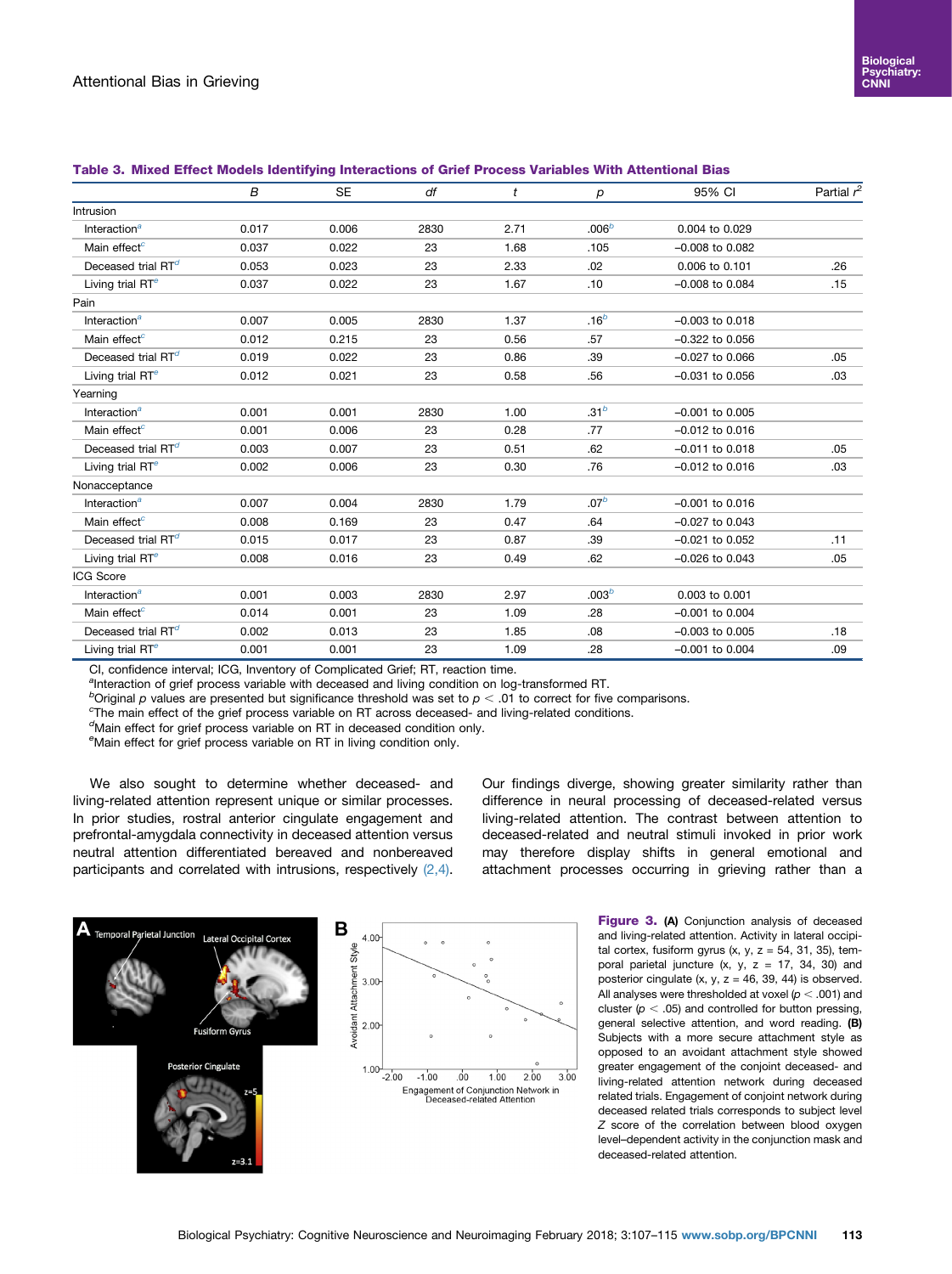## <span id="page-7-0"></span>Table 4. Clusters Conjointly Associated With Deceasedand Living-Related Attention

| Region                                    | Voxels | Z Score | х  | у  | Z  |
|-------------------------------------------|--------|---------|----|----|----|
| <b>Posterior Cinqulate Gyrus</b>          | 45     | 3.41    | 48 | 42 | 56 |
| Cuneal Cortex                             | 536    | 3.53    | 43 | 23 | 50 |
| Intracalcarine Cortex                     | 552    | 3.40    | 45 | 27 | 41 |
| Inferior Lateral Occipital Cortex         | 14     | 3.22    | 17 | 32 | 42 |
| Superior Lateral Occipital Cortex         | 1221   | 3.61    | 40 | 22 | 49 |
| Lingual Gyrus                             | 536    | 3.42    | 48 | 29 | 34 |
| Middle Temporal Gyrus                     | 31     | 3.34    | 17 | 35 | 40 |
| Occipital Fusiform Gyrus                  | 41     | 3.44    | 48 | 24 | 30 |
| Occipital Pole                            | 800    | 3.66    | 45 | 17 | 48 |
| Precuneous Cortex                         | 674    | 3.45    | 45 | 35 | 54 |
| Supracalcarine Cortex                     | 80     | 3.61    | 46 | 30 | 44 |
| <b>Temporal Occipital Fusiform Cortex</b> | 65     | 3.48    | 58 | 38 | 30 |

deceased-specific neural substrate. However, differences between our findings and those of prior studies may also reflect differences in the samples (suicide bereaved, 3–14 months postloss), tasks (i.e., counting Stroop task or color Stroop task) and analyses (event or block design, clusterforming thresholds).

Our fMRI neuroanatomical data revealed significant conjoined activity rather than differential activity associated with attention to deceased- and living-related stimuli. This activity was located in the lateral occipital cortex and the fusiform gyrii, part of the face- or person-processing networks [\(35\)](#page-8-0); right temporal parietal junction, which has been linked to theory of mind [\(36\);](#page-8-0) and posterior cingulate, a part of the default mode network [\(37\)](#page-8-0). Notably these neural findings were unique from a set of regions associated in this study and in others with general selective attention [\(38\)](#page-8-0). The similarity between neural correlates of deceased- and living-related attention suggests that to some extent the bereaved attend to the deceased the same way that they attend to a living attachment. This is consistent with the continuing bonds theory of grieving, which suggests a continued evolving relationship between the bereaved and the deceased  $(12-17)$ .

People with insecure-avoidant attachment styles, who invest less emotional connection in their relationships, showed reduced neural activity in the conjoined deceased- and livingrelated attention network. The neural activity identified in this study may correspond to the emotional connection between people's bereaved and their living and deceased attachments. Nevertheless, the correlation between neural activity and attachment style may also reflect separate processes (i.e., memory) engaged more or less by insecurely attached people. Future studies should incorporate a nonattachment otherperson condition to more definitively identify the role of attachment processing in deceased-related attention.

#### Limitations

Future studies with larger sample sizes could better parse the effect of suicide bereavement versus general grieving on attentional bias. Similarly, this sample had a limited number of men and could not assess the role of sex. Furthermore, the lack of association between emotional pain and yearning and

attentional bias may also reflect limited power due to a smaller sample size. We interpret attentional bias as deriving from nonemotional sources, having controlled for pain, sadness, and yearning. However, we did not measure anger, resentment, or bitterness, which may also contribute to bias.

# Future Work

Future work can test the causal role of attentional bias to the deceased on grief outcomes. Specifically computerized attentional bias interventions can be implemented to foster greater control over thoughts of loss. Future studies can also directly measure memories of the death to determine if they play a role in attentional bias and grief resolution. Finally, incorporation of a nonattachment control figure would better delineate the degree that attachment processing contributes to underlying deceased- and living-related attention.

#### Conclusions

We found an attentional bias to the deceased versus a living attachment figure that was associated with greater intrusive thinking and general CG severity, but not emotional components of grief such as sadness, pain, and yearning. These findings suggest that memories of the death itself may drive bias to the deceased versus a living figure. Despite the presence of a bias to the deceased versus a living figure, neural findings indicated similarity in the underlying processes subserving deceased- and living-related attention. Taken together, these findings suggest that one of the tasks of grieving is to employ control over deceased-related thoughts and maintain a continued bond with the deceased, similar to that which exists with a living attachment.

#### ACKNOWLEDGMENTS AND DISCLOSURES

This work was supported by Distinguished Investigator Grant No. DIG-0- 163-12 (to JJM) and Young Investigator Grant No. YIG-0-215-13 (to NS) from the American Foundation for Suicide Prevention and National Institute of Mental Health T32 Training Grant in Anxiety and Related Disorders Grant No. T32-MH020004-16 (to NS).

PS is the majority owner and Chairman of the Board of Neuromatters LLC, a brain computer interface neuromarketing and gaming company. JJM receives royalties for commercial use of the C-SSRS from the Research Foundation for Mental Hygiene. All other authors report no biomedical financial interests or potential conflicts of interest.

#### ARTICLE INFORMATION

From the Division of Molecular Imaging and Neuropathology (NS, CAM, JJM), New York State Psychiatric Institute; and the Departments of Psychiatry (NS, CAM, JJM) and Biomedical Engineering (TT, PS), Columbia University; and Department of Clinical Psychology (GAB), Teachers College, Columbia University, New York, New York.

- Address correspondence to Noam Schneck Ph.D., NYSPI, 1051 Riverside Drive, New York, NY 10032; E-mail: [schneck@nyspi.columbia.edu.](mailto:schneck@nyspi.columbia.edu)
- Received May 22, 2017; revised Jul 19, 2017; accepted Aug 13, 2017. Supplementary material cited in this article is available at [http://dx.doi.org/](http://dx.doi.org/10.1016/j.bpsc.2017.08.003) [10.1016/j.bpsc.2017.08.003](http://dx.doi.org/10.1016/j.bpsc.2017.08.003).

## REFERENCES

1. [Zisook S, Shear K \(2009\): Grief and bereavement: What psychiatrists](http://refhub.elsevier.com/S2451-9022(17)30143-X/sref1) [need to know. World Psychiatry 8:67](http://refhub.elsevier.com/S2451-9022(17)30143-X/sref1)–74.